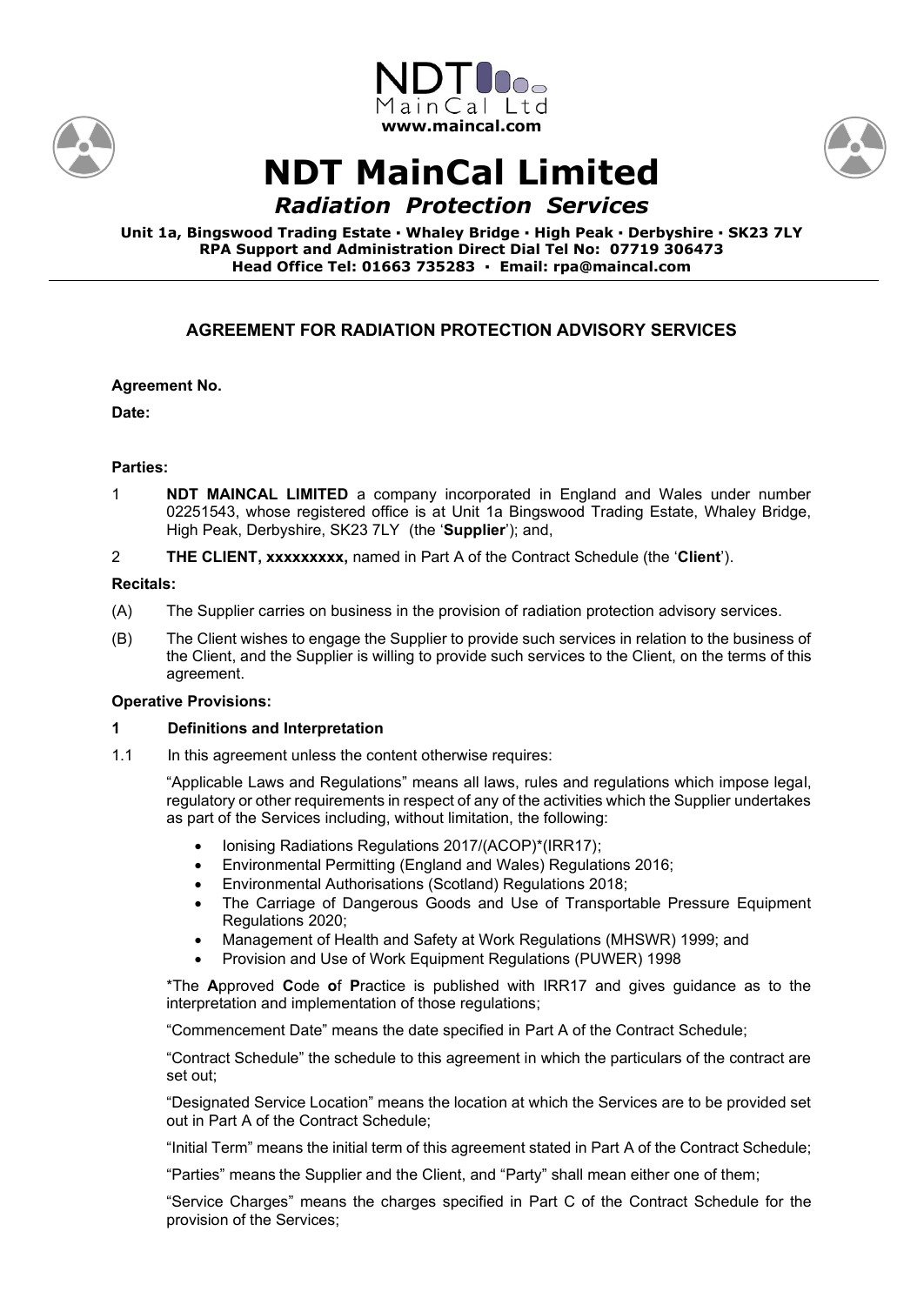"Service Request" means a duly completed request for provision of Services [in the form annexed to this agreement] submitted by the Client to the Supplier;

"Services" means such of the services specified in Part B of the Contract Schedule to be supplied by the Supplier to the Client pursuant to this agreement as are detailed in each Service Request;

"Specification" means the specification for the Services set out in Part B of the Contract Schedule;

"Term" means the period during which this agreement continues in force; and,

"Working Day" means a day other than Saturday or Sunday or a public holiday.

- 1.2 In this agreement a reference to:
	- 1.2.1 a Schedule is a reference to a schedule to this agreement;
	- 1.2.2 a clause or a paragraph is a reference to a clause of this agreement (other than the Schedules) or a paragraph of the relevant Schedule;
	- 1.2.3 either party or the parties includes its or their respective successors in title and permitted assignees;
	- 1.2.4 a person includes a body corporate, unincorporated association, partnership or other legal entity; and
	- 1.2.5 a statute or a provision of a statute is a reference to that statute or provision as amended, re-enacted or extended at the relevant time, and includes any corresponding statute or provision of a statute replacing that statute or provision.
- 1.3 In this agreement:
	- 1.3.1 the singular includes the plural and vice versa;
	- 1.3.2 words importing any gender include any other gender;
	- 1.3.3 "writing", and any similar expression, includes a reference to any communication effected by electronic mail or similar means;
	- 1.3.4 "this agreement" means this agreement and each of the Schedules, as amended or supplemented at the relevant time; and
	- 1.3.5 where an expression is qualified by one or more examples preceded by the word "including", it shall not limit the general scope of that expression.
- 1.4 The headings in this agreement are for convenience only and shall not affect its interpretation.

#### **2 Provision of the Services**

- 2.1 During the Term the Supplier shall provide the Client with such of the Services as the Client may from time to time request under clause 2.2, subject to the terms of this agreement.
- 2.2 All Service Requests must be duly completed and submitted to the Supplier in writing. The Client shall be responsible for ensuring the accuracy of all Service Requests.
- 2.3 Whilst the Supplier agrees to take all steps reasonably required to fulfil its obligations under this agreement in the normal course, the Supplier shall not be obliged to give the Customer any priority over any other client or customer of the Supplier with regard to the provision of the Services.

#### **3 Terms and Conditions**

- 3.1 The provision of the Services pursuant to this agreement shall be subject to the Supplier's standard terms and conditions from time to time, except to the extent that:
	- 3.1.1 any provision of those terms of sale is inconsistent with any provision of this agreement, in which event the latter shall prevail; or
	- 3.1.2 the Supplier and the Client agree in writing to vary those terms of sale.

#### **4 Financial provisions**

4.1 The Client shall pay the Service Charges to the Supplier within 30 days of the date of the Supplier's invoice in respect of the Services.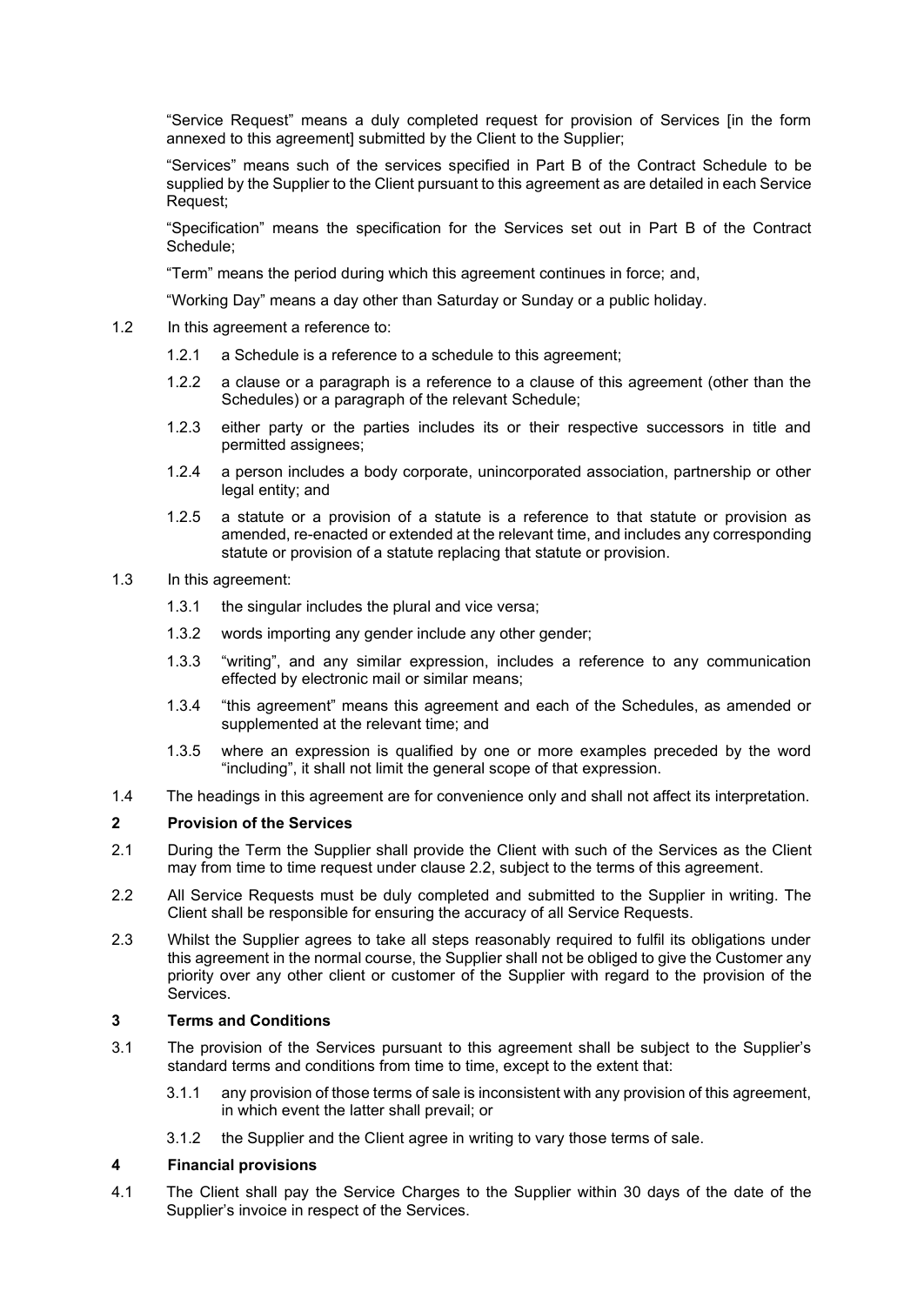- 4.2 Where and to the extent that the Service Charges are calculated by reference to the amount of time spent by the Supplier in performing the Services the Client shall pay the Service Charges concerned at the rate(s) specified in Part C of the Contract Schedule.
- 4.3 The Supplier shall be entitled to invoice the Client for the Services at such time or times as it considers appropriate.
- 4.4 The Supplier shall be entitled to review and increase its Service Charges and charges set out in Part C of the Contract Schedule, provided that such charges cannot be increased more than once in any 12 month period. The Supplier shall give the Client written notice of any such increase not less than *four* months before the proposed date of that increase.
- 4.5 All amounts stated are exclusive of VAT which will be charged in addition at the rate in force at the time the Client is required to make payment.
- 4.6 If the Client does not make a payment by the date stated in an invoice or as otherwise provided for in this agreement, then the Supplier shall be entitled to:
	- 4.6.1 charge interest pursuant to the Late Payment of Commercial Debts (Interest) Act 1998;
	- 4.6.2 require the Client to pay in advance for any Services which it may request; or,
	- 4.6.3 not perform any further Services for the Client.

#### **5 Duration of agreement**

- 5.1 This agreement shall commence on the Commencement Date and, subject to the provisions of clauses 5.2 and 5.3, shall continue until terminated by either Party giving not less than 3 months' notice in writing to the other to expire at any time on or after the last day of the Initial Term.
- 5.2 The Supplier shall be entitled to terminate this agreement at any time on written notice to the Client if the Client fails to pay any Service Charges within 14 days of the due date for payment.
- 5.3 Without prejudice to the other remedies or rights a party may have, either Party may terminate this agreement, at any time, on written notice to the other Party ('**Other Party**'). The notice will take effect as specified in the notice:
	- 5.3.1 if the Other Party is in material breach of its obligations under this Agreement and where the breach is capable of remedy within 28 days, the Other Party has not remedied the breach within 28 days of receiving written notice which specifies the breach and requires the breach to be remedied; or
	- 5.3.2 if the Other Party becomes insolvent or if an order is made or a resolution is passed for the winding up of the Other Party (other than voluntarily for the purpose of solvent amalgamation or re-construction), or if an administrator, administrative receiver or receiver is appointed in respect of the whole or any part of the Other Party's assets or business, or if the Other Party makes any composition with its creditors or takes or suffers any similar or analogous action in consequence of debt.
- 5.4 On termination of this Agreement, the Client shall pay for all Services provided up to the date of termination, and for all expenditure falling due for payment after the date of termination from commitments reasonably and necessarily incurred by the Supplier for the performance of the Services prior to the date of termination.

#### **6 Consequences of termination**

- 6.1 On the termination of this agreement for any reason the Supplier shall return to the Client all Confidential Information obtained or produced in the course of providing the services and any Client Resources used for the provision of the Services, and supply the Client with copies of all Records relating to the provision of the Services (to the extent that they have not already been supplied to the Client).
- 6.2 The expiry of this agreement shall not affect:
	- 6.2.1 any payment which is owing by either party to the other;
	- 6.2.2 any other accrued rights of either party; or
	- 6.2.3 any provision of this agreement which is expressed to come into force or continue in force on or after termination.